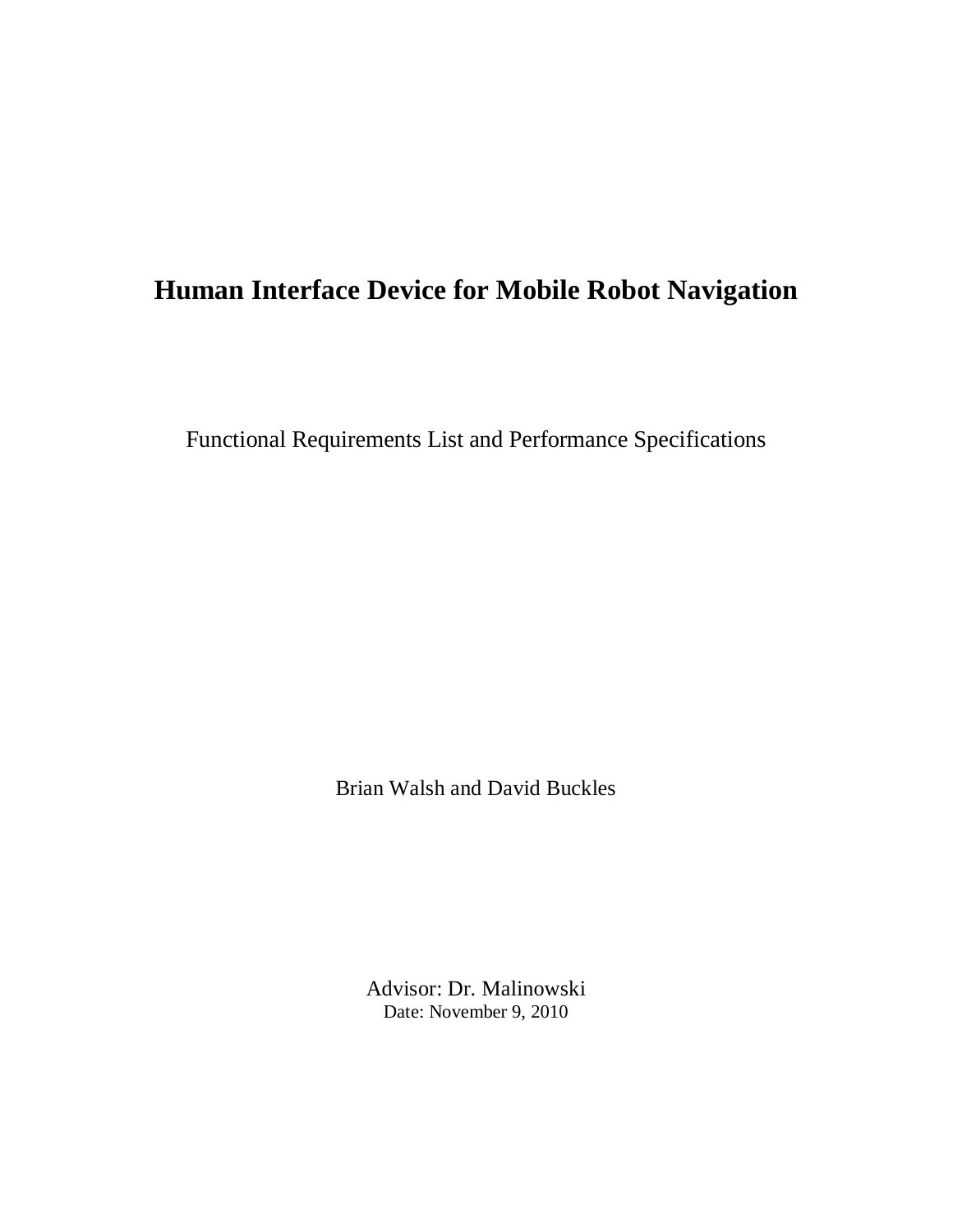## **Introduction**

The overall purpose for integrating features onto the Pioneer 3D-X chassis is to create an agent that can operate in a combat environment autonomously or be controlled by the user in real time while mapping the environment and relaying sensor information in an easily comprehensible visual format. This project seeks to use ultrasonic and infrared sensors to gather information about the mobile agent's environment. This data can be used directly by the robot in autonomous mode or relayed visually to the user via an LCD eyepiece. In manual override mode the robot is controlled using a sensor glove that detects hand motion and recognizes gestures.

### **Goals**

The goals for this project entail:

- Mapping the robot's current environment in 3D, in real time, and utilizing OpenGL to display the data on an LCD eyepiece to provide visual feedback
- Provide user override of the automated navigation systems via a glove with sensors and software with feature recognition
- Implement infrared sensors
- Implement a sensor (possibly ultrasonic) to detect ceiling height
- Implement a grasping device controllable by the sensing glove
- If time permits, attach a 2 degree of freedom robotic arm to the grasping device, also controllable via sensor glove with feature recognition
- If time permits, implement Potential Field planning as a method for the robot to navigate and map its environment
- If time permits, add force-feedback functionality to the glove that is used to provide feedback from the grasping mechanism or in manual override mode for obstacle avoidance.

### **Subsystems**

The first subsystem is the robotic glove. The sensors mounted on the glove will provide pitch, yaw, and rotational feedback, as well as finger position and tracking for overall hand movement. The force feedback sensors would be located on each of the fingers.

The second subsystem is the microcontroller. The microcontroller will obtain data from the sensors located on the glove and transmit them to the laptop, as well as controlling the force-feedback sensors used with the grasping mechanism.

The third subsystem is the laptop, which will interpret sensor data from the robot, provide the algorithms used in autonomous mode, and map the data from the environment from the sensors and display it on a user eyepiece.

 The Pioneer robot subsystem shall gather data about its surroundings using ultrasonic and infrared sensors and transmit this data to the computer, as well as receive commands from the computer for either navigational mode.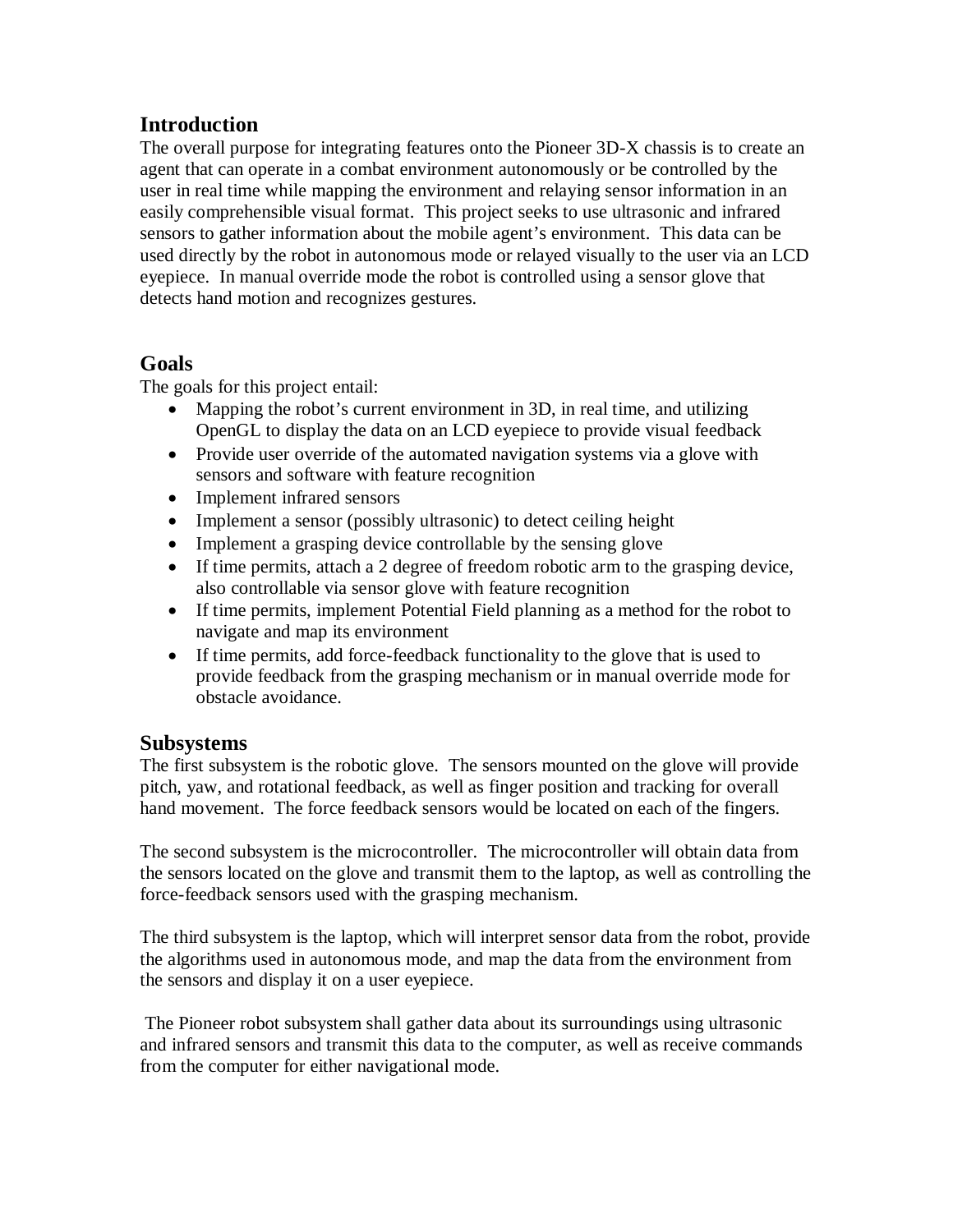Figure 1.0 illustrates the software flowchart implemented by the laptop subsystem and Figure 2.0 illustrates the overall functional system block diagram.



Figure 1: Software Flowchart for the Laptop Subsystem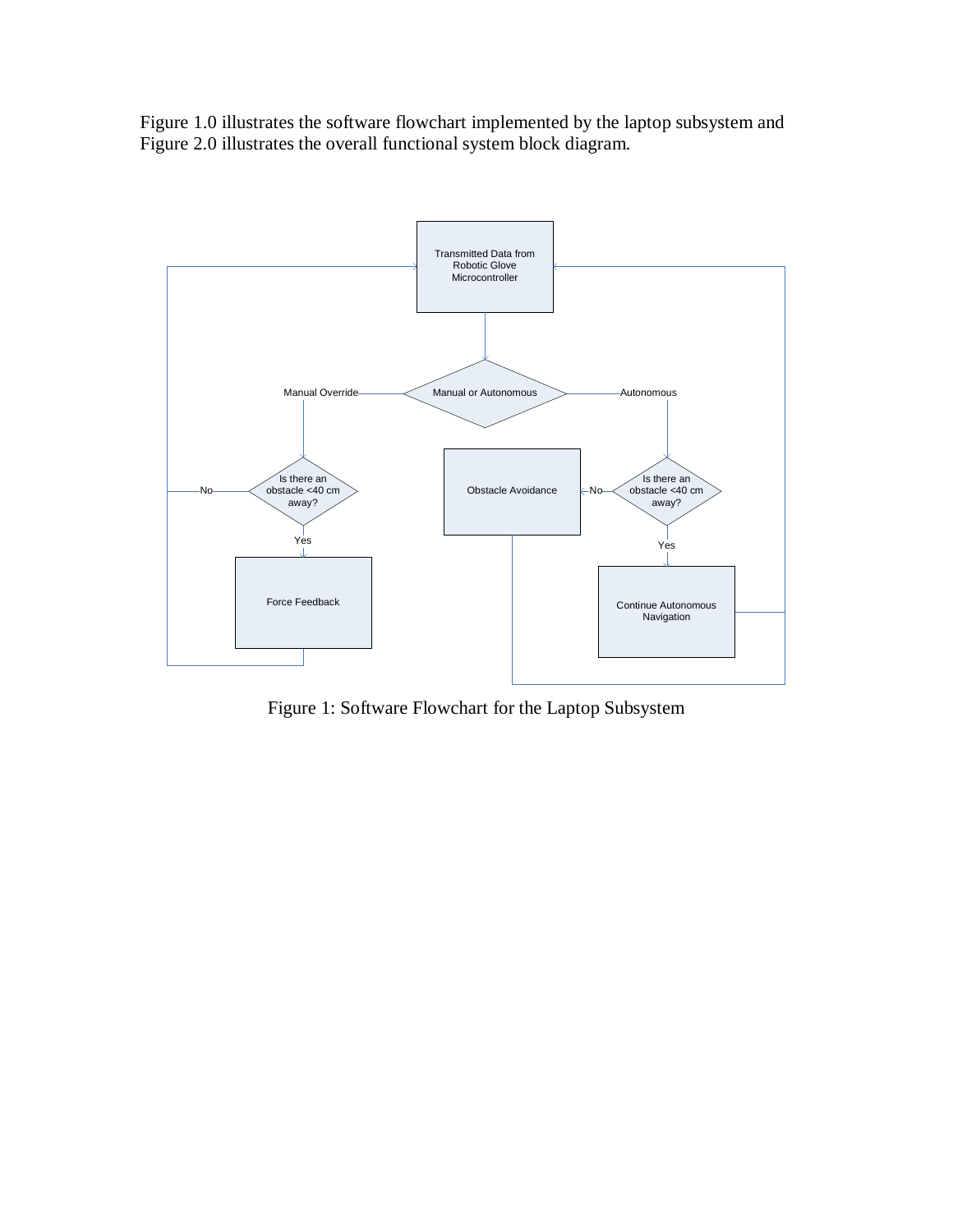

Figure 2: Functional System Block Diagram

## **Functional Requirements**

- This system shall be able to operate in autonomous or manual override mode
- Mode shall be selected using feature recognition from the glove
- A sensor glove shall be able to detect the flex of fingers
- A sensor glove shall be able to detect the orientation of the hand